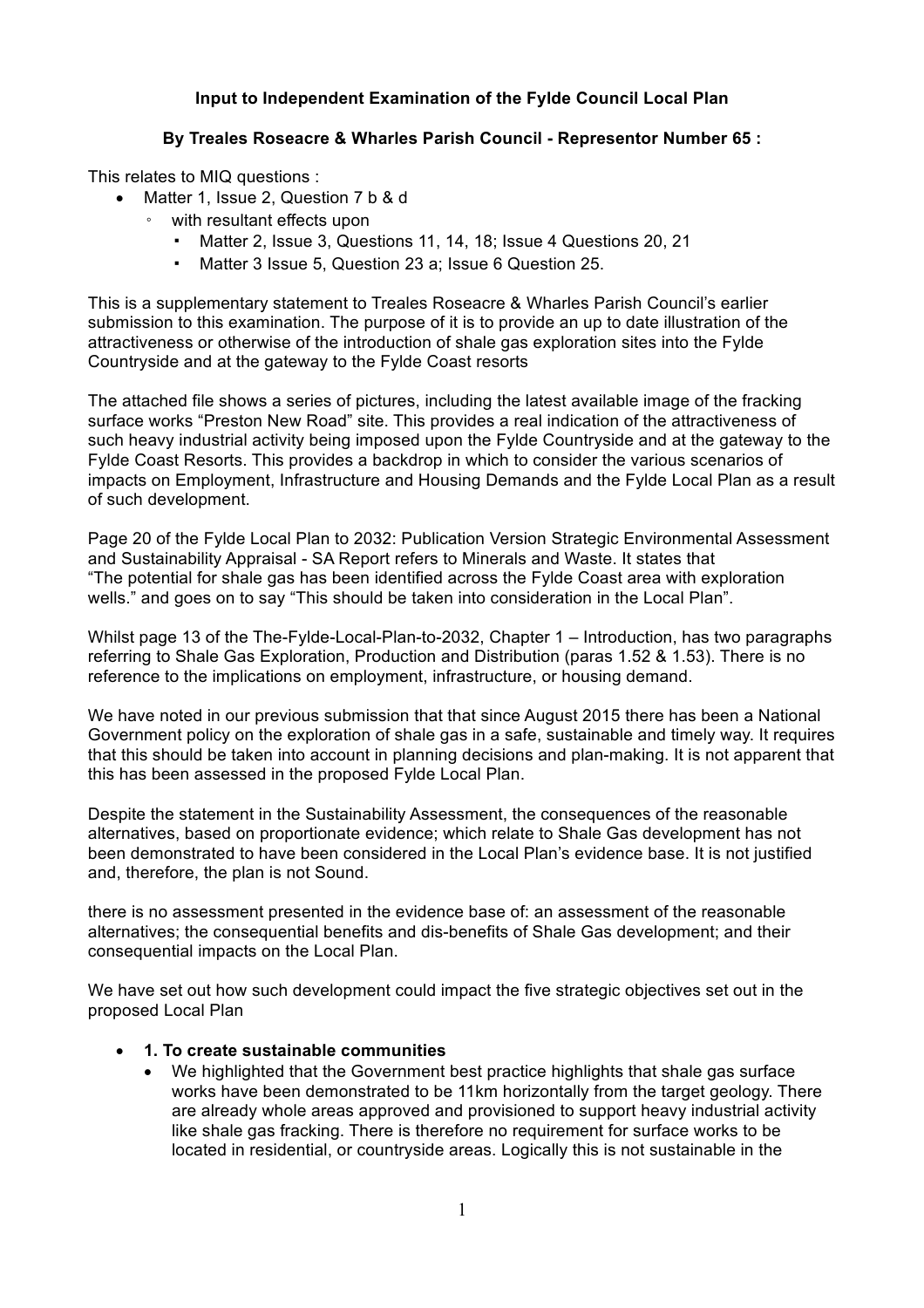current approach being taken.

• We also highlighted that there remains some 82 unresolved safety recommendations from Government commissioned reviews dating back to 2012. The consequences of these could have knock on effects on health infrastructure provision. These include 61 safety recommendations by the Director of Public Health for Lancashire, following his Health Impact Assessment in 2014 specifically regarding the Cuadrilla fracking proposals at Fylde countryside communities of Little Plumpton, Roseacre and Wharles.

## • **2. To maintain, improve and enhance the environment**

- We have have highlighted that in the scenario where Shale Gas development takes place in the Fylde countryside, such development will be in conflict with :-
	- **Objective 2a,** as it will not protect, restore and enhance the quality, character and distinctiveness of the biodiversity, landscape and countryside of Fylde'.; nor
	- **Objective 2g** as it would not protect the best and most versatile agricultural land'; nor
	- **Objective 2i** as it does not promote renewable and low carbon energy
	- **Objective 2l, a**s such development would not have regard for the identity, character and setting of the rural settlements.
	- It would require potentially considerable action as a result of **Objective 2k,**  ensuring that infrastructure is available to enable new development, whilst protecting and enhancing the natural and built environment.
- **3. To make services accessible**
	- In the event of scenarios which assume that Shale Gas fracking sites are located in the countryside, there will be considerations from the impact of large volumes of large HGV traffic along narrow rural lanes.
- **4. To diversify and grow the local economy**
	- We highlighted that Shale Gas development might be considered to positively contribute to Objective 4a and may prompt requirements under Objective 4b. Shale Gas development appears to be in not supportive of, or in conflict with, Objectives 4 c, d, e, f, g, h, I, j, k. The consequences of scenarios on these objectives should be assessed, but have not been.
- **5. To develop socially cohesive, safe, diverse and healthy communities**
	- We noted that the imposition of Shale Gas development on communities not supportive of this, is in conflict with Objective 5a.
	- The adverse health and well-being impacts identified by the Director of Public Health for Lancashire would indicate that there could be additional demands on health and social infrastructure arising in scenarios including the imposition of shale gas development on adversely affected communities. These are not considered in the Local Plan.

Coming to scenarios for impacts on employment and housing :

• In terms of employment we showed how shale gas, using the scenario of current levels of objection of 31% to shale gas fracking for people to decide whether to continue to visit the Fylde. This would reduce direct jobs by 930 in the Fylde visitor economy. An analysis of the latest data provided by Cuadrilla for its Fylde fracking applications then showed that fracking would create 12.7 FTE direct, indirect and induced jobs over a 10 year period in the Fylde. In this scenario, this would result in a net loss of visitor economy employment in the Fylde of 917. This does not include the loss in the indirect and induced employment